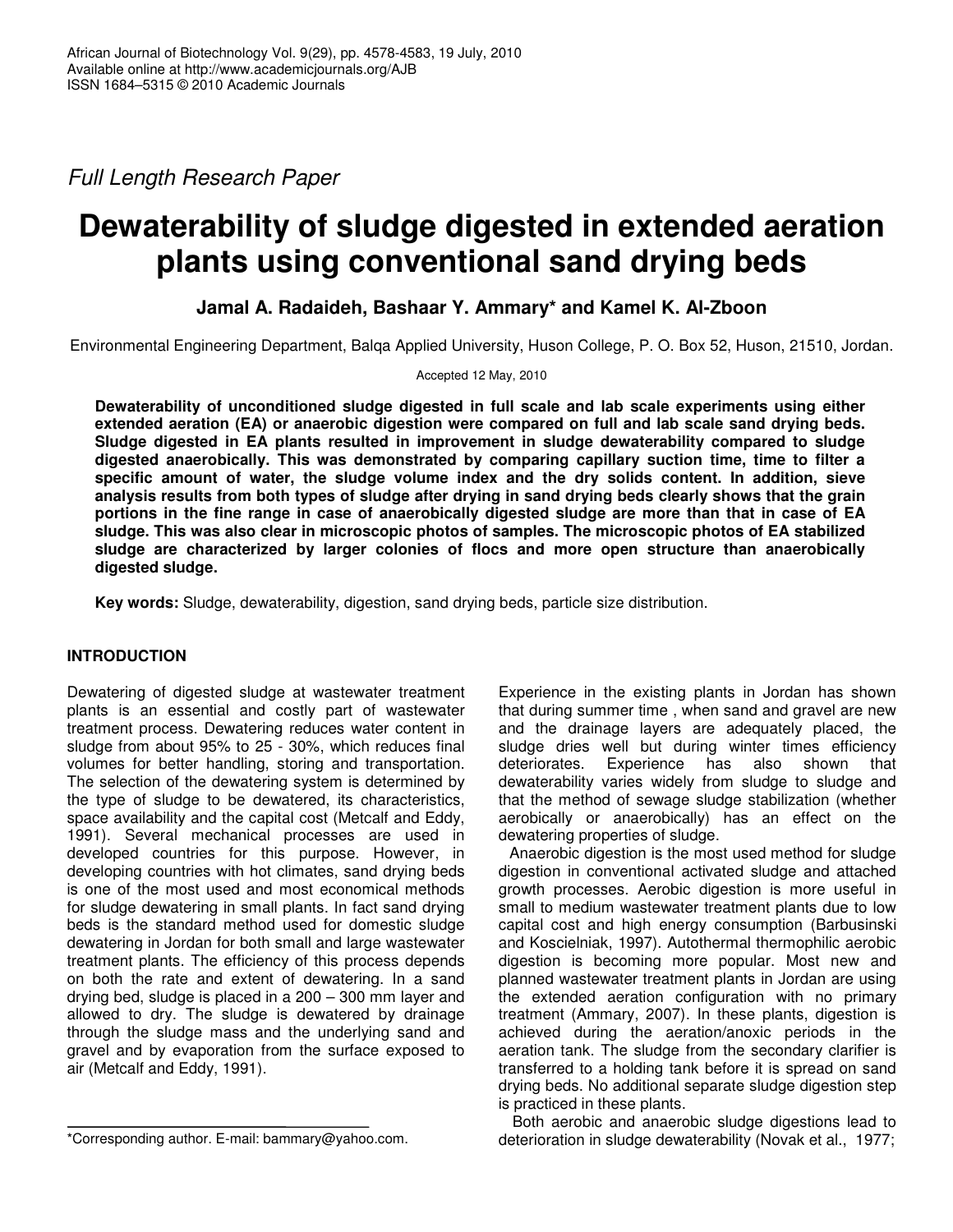Katsiris and Kouzeli-Katsiri, 1987; Bruss et al., 1993; Novak et al., 2003). Aerobic and anaerobic digestion resulted in a reduction in the dewatering rate of sludge measured as capillary suction time (CST) by several folders of magnitude as compared to undigested sludge (Novak et al., 2003). This has been attributed to the presence of biopolymer colloids which are released to solution as a result of digestion (Murthy et al., 2000). The extent of deterioration was related to the cation content of wastewater for aerobically digested sludge (Murthy and Novak, 1999) and to the reduction of iron concentration in anaerobically digested sludge (Bruss et al., 1993; Nielsen and Keiding, 1998). Digestion changes particle size distribution by breaking down organic debris (Karr and Keinath, 1978; Lawler, 1986; Nellenschulte and Kayser, 1997). The effects of sludge size and floc size distribution of digested sludge have been considered as two of the most important parameters that affect sludge dewaterability (Karr and Keinath, 1978; Olboter and Vogelpohl, 1993). As particle size decreases dewaterability decreases. Fines with sizes between 0.001 and 0.1 mm have the most effect (Karr and Keinath, 1978) as these tend to blind sludge cake during filtration (Karr and Keinath, 1978; Novak et al., 1988).

The present study compares the efficiency of sand drying beds to dewater sludge digested anaerobically against sludge digested in the aerobic/anoxic stages in extended aeration (EA) plants. The establishment of a trend between sludge dewaterability and the stabilization method opens up the possibility to modify the treatment processes in order to suite existing facilities and to suggest sludge drying options depending on existing or planned treatment systems.

#### **MATERIALS AND METHODS**

A range of activated digested sludge samples were collected from two different full scale municipal wastewater treatment plants, one using aerobic/anoxic stabilization in EA plants and the other using anaerobic stabilization. The dewaterability of both types of sludge was comparatively investigated without the addition of conditioning agents. The biological unit of Central Irbid wastewater treatment plant consists of a trickling filter followed by a conventional activated sludge process. The detention time in this stage is about 10 to 12 h. Primary and secondary sludge was then diverted together into the air-tight digester to be anaerobically stabilized. The biological stage at the extended aeration plant at Ramtha wastewater treatment plant consists of two aeration tanks that are separated into four zones designed to help achieve biological nutrient removal and provide semi-plug flow conditions to reduce short circuiting. Each extended aeration tank is equipped with 6 surface aerators for oxygenation of wastewater. Three submersible mixers hold the mixed liquor in suspension and maintain the circulation of flow. The minimum hydraulic detention time in the tank exceeds 24 h and at the time of this study was about 3 days. The sludge age is calculated to exceed 25 days. The excess sludge from the secondary clarifiers is stored in a holding tank before being applied into sand drying beds. No separate digestion of sludge was practiced and there was no primary sludge in the plant as no primary sedimentation tank was present.

In addition, the digested sludge from two lab scale digestion tanks,

one using aerobic/anoxic digestion in EA mode and the other using anaerobic digestion, were compared in various ways. Samples were compared after 30 days of digestion. The digesters had 10 liters volume each and were operated at room temperature. Dissolved oxygen content in the EA lab scale plant ranged from 0 during the air off period to about 2 mg/L during the air on period. The alteration between the air on period to the air off period was intended to resemble the aeration scheme in the extended aeration plants for nitrogen removal. The air off period was set at 10 min every 50 min of aeration. Sludge dewatering rate was determined using the Capillary Suction Time (CST) test, according to Standard Methods (APHA, 2000) test 2710 G. Each measurement was conducted in triplicate and the average is presented here. Sludge drainability from lab scale experiments was determined using two identical lab scale sand filter boxes. The galvanized steel boxes (60 cm x 40 cm x 10 cm) were prepared and filled with 5 cm depth sand having a diameter of 3 - 10 mm, followed by 3 cm depth sand with a diameter of less than 2 mm (the same sequence is used in full scale sand drying beds). A volume of 5 L of both aerobically and anaerobically digested sludge were applied to each sand filter box and the infiltrate collected in a graduated measuring cylinder. The volume of filtrate was measured and recorded at specific time intervals. Each drainability test was conducted three times and the results averaged.

Particle size distribution of the digested sludge was evaluated using sieve analysis of the dried digested sludge. In addition, microscopic photos of the sludge were taken. Total solids, volatile solids, suspended solids and Sludge Volume Index (SVI) were all determined in accordance with Standard Methods (APHA, 2000).

## **RESULTS**

Anaerobic digestion of sludge from both the full scale and lab scale digestion tanks resulted in an average reduction of volatile solids (VS) by about 30 to 40%. On the other hand, EA digested sludge resulted in about 50 to 60% average reduction in VS (Figure 1).

#### **Sludge volume index**

The sludge volume index for both EA digested sludge and anaerobically digested sludge was low, with lower values for EA digested sludge (Figure 2) suggesting better settleability than anaerobically digested sludge.

#### **Capillary suction time**

The dewatering rate of anaerobically digested sludge measured as CST was about 600 to 800 s compared to 100 to 200 s for EA digested sludge (Figure 3).

#### **Filtered volume**

The sludge drainability results indicate that it is easier and faster for water in EA digested sludge to be filtered under gravity through sand drying beds than anaerobically digested sludge (Figure 4). Out of 5 liters of EA digested sludge, about 2000 ml were filtered in about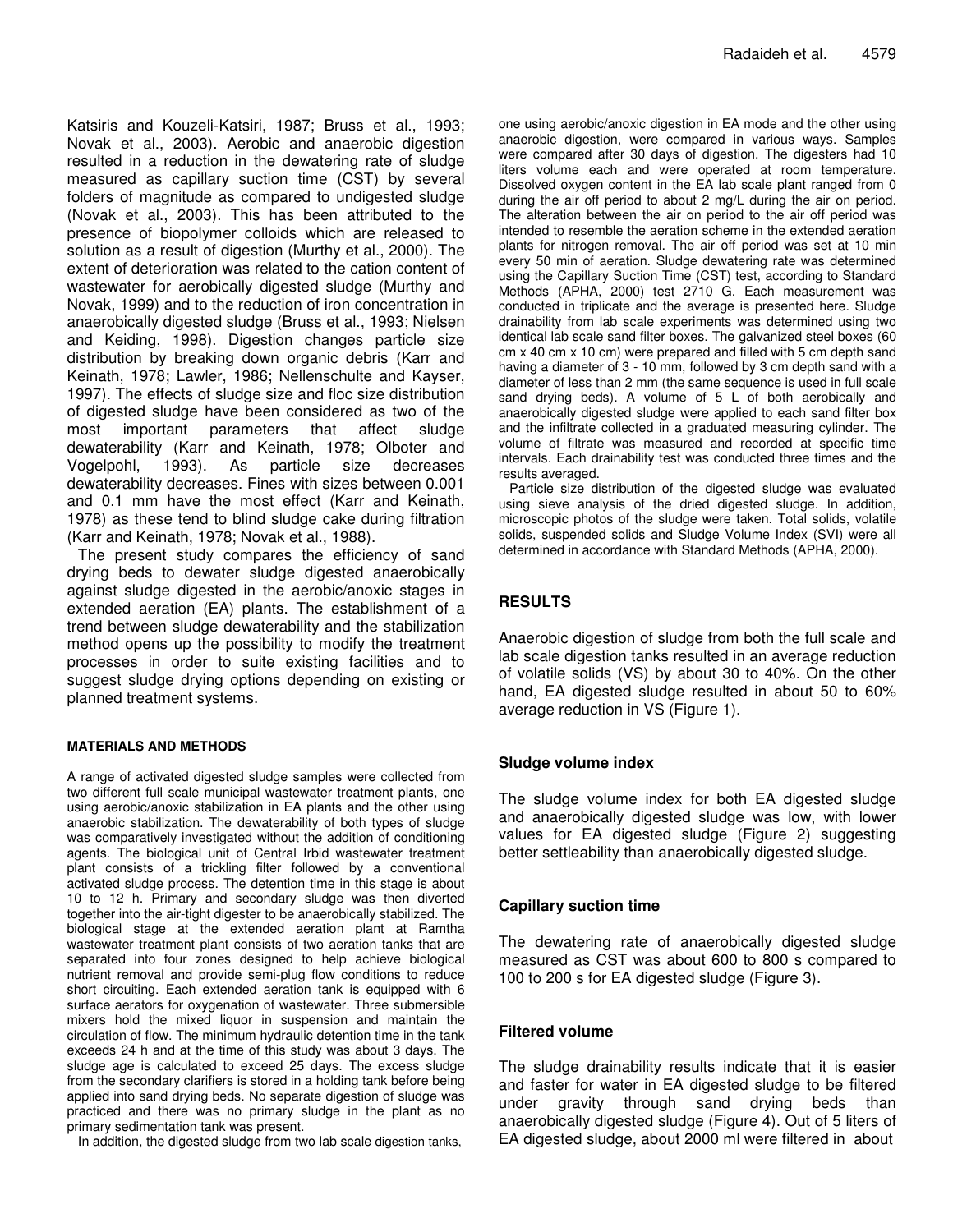

**Figure 1.** Percent of volatile solids removed during aerobically digested (AeD) and anaerobically digested (AnD) sludge for both full and lab scale experiments.



**Figure 2.** Sludge volume index (SVI) of digested sludge.

4 h, while only 1700 ml of anaerobically digested sludge were filtered in the same period. The rate of filtration decreased substantially after about 40 min of filtration for both digestion methods.

#### **Floc sizes**

Sizes of floc particles affect the total particle surface area and the porosity formed from these particles, which therefore has significant effect on dewaterability. To examine

the floc sizes of different types of sludges, sieve analysis of dried digested sludge and microscopic photos were taken. The sieve analysis of sludge samples show clearly that the grain portions in the fine range in case of anaerobically digested sludge are more than in the EA digested sludge (Figure 5).

Microscopic photos of flocs that have been stabilized in EA plants are characterized by an open structure of large colonies of particles that have been flocculated giving them a good settling character. On the other hand, anaerobically digested sludge has small discrete flocs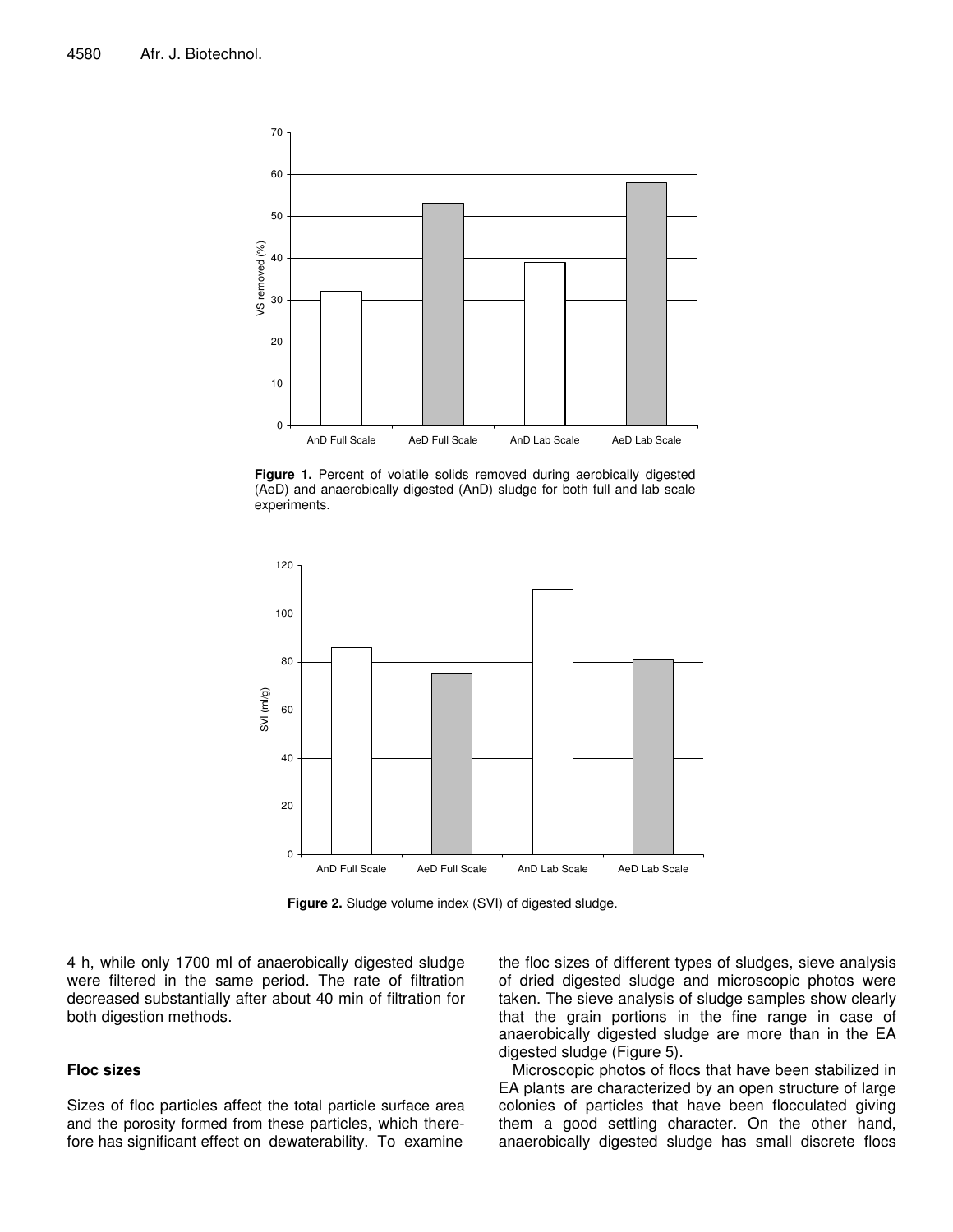

**Figure 3.** Capillary Suction Time (CST) for aerobically digested (AeD) and anaerobically digested (AnD) sludge for both full and lab scale experiments.



**Figure 4:** Filtered volume of through lab scale sand filter bed for lab scale experiments.

(Figure 6).

## **DISCUSSION**

The main objective of sewage sludge digestion is to decompose easily degradable organic matter into inorganic materials. This results in reducing volatile solids content, reducing the unpleasant smell of the sludge and eliminating sludge putrescibility. These are usually accomplished through anaerobic mesophilic digestion and aerobic digestion at ambient conditions and recently using autothermal thermophilic aerobic digestion (Schwinning et al., 1997).

Sludge produced in extended aeration plants with high detention times and sludge ages achieves the above objectives of sludge digestion. This is true despite the fact that the EA process may not be considered a digestion process by many researchers, as usually the sludge from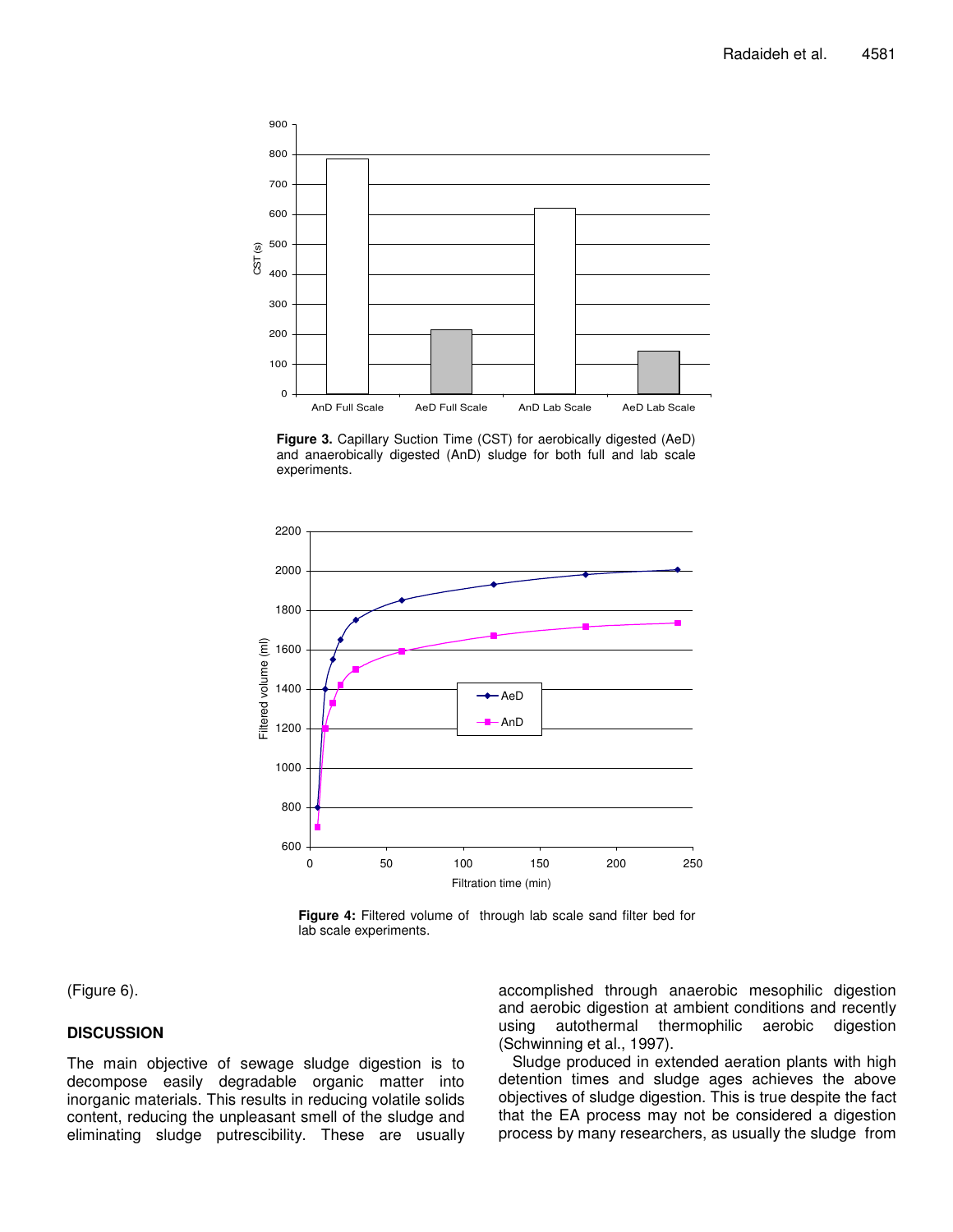

**Figure 5:** Particle size distribution of dry dewatered sludge from full scale plants.



(a) Anaerobically Digested Sludge



(b) Aerobically Digested Sludge

**Figure 6:** Sample of microscopic photos of lab scale sludge samples that have been digested either anaerobically or aerobically.